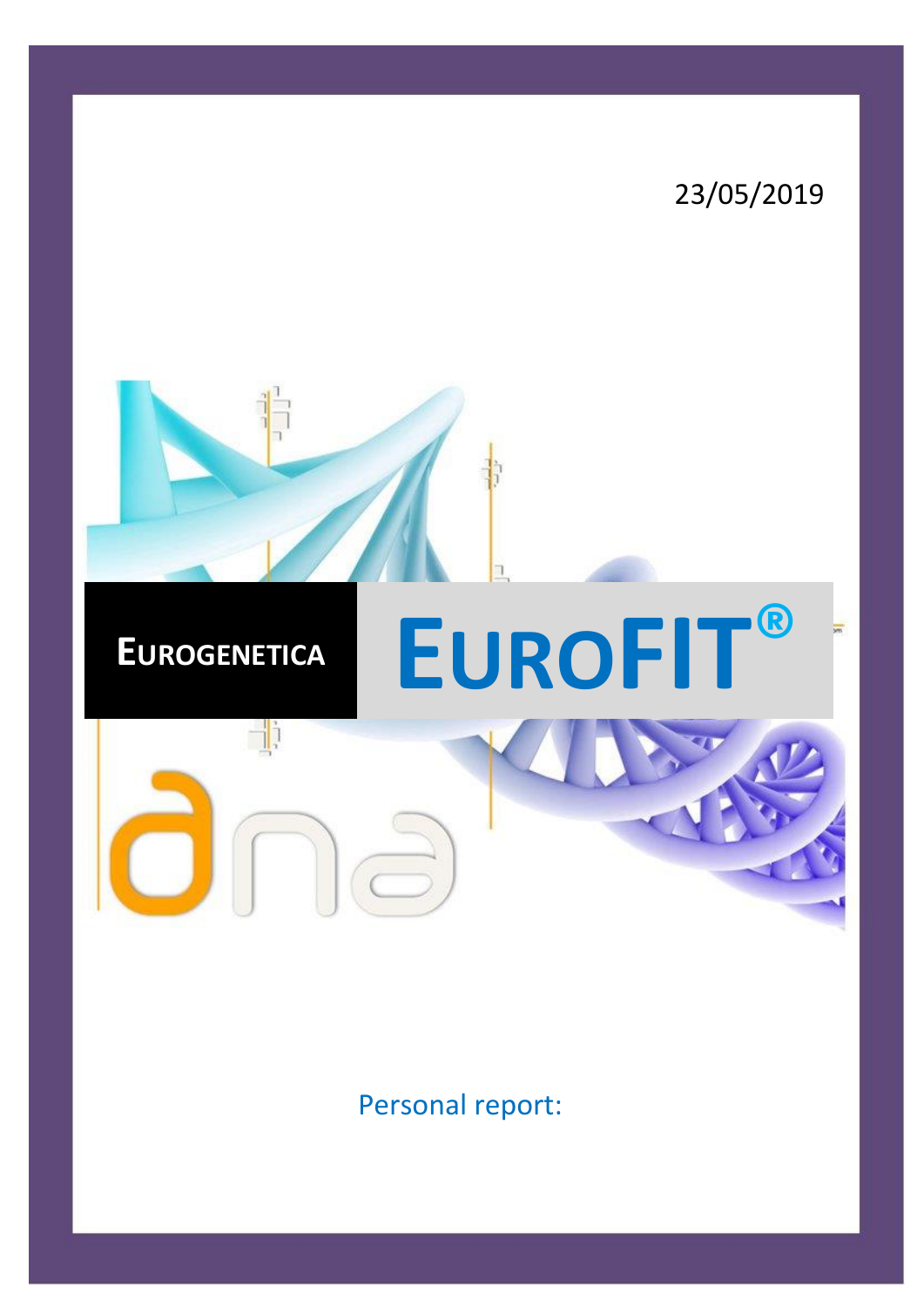

| Name:                |        |
|----------------------|--------|
| <b>Date of Birth</b> |        |
| <b>Height</b>        | 1.65 m |
| Weight               | 54 Kg  |
| BMI                  | 19.8   |

# **Welcome to the EuroFIT Program!**

**EuroFIT** will make recommendations based on how your body builds muscles, recovers from exercise, and utilizes nutrients according to natural variations in your personal genetic code. By understanding how your genetic profile affects your well-being and fitness potential, **EuroFIT** will help you take charge of optimizing your physical fitness and conditioning by specifying nutritional and lifestyle options related to your genetic profile.

Based on your DNA analysis EuroFIT offers personal advice and recommendations based on the following areas related to fitness and training:

- Endurance / Power profile
- Aerobic potential (VO<sub>2</sub> max)
- Cardiofitness
- Post-Exercise Recovery
- **·** Injury risk
- **Body composition**
- **Nutrition**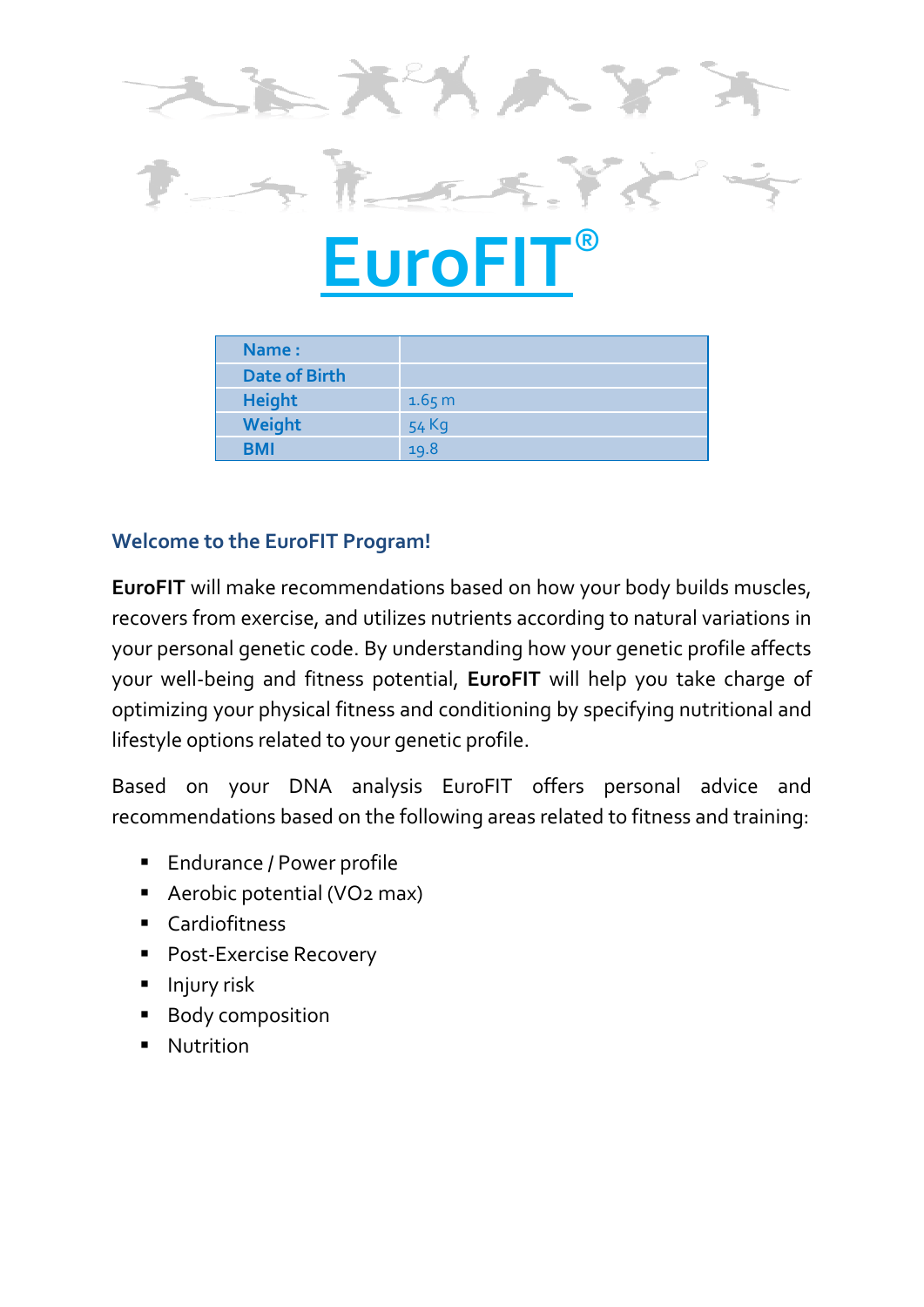# ERVIEW

## **Endurance – Power Profile**

**In your training mix power and endurance activities to benefit from your intermediate profile.**





#### **Aerobic potential (VO<sup>2</sup> max)**

**Include both performance and power activities in your training program to improve on your intermediate VO2 max tendency.**

#### **Cardiofitness**

**Monitoring your heart rate and blood pressure during exercise is advised.**



#### **Recovery Post-Exercise**



**You have variations in genes important in free radical removal - consume adequate amounts of antioxidants in your daily diet. You have variations in genes related to immune support and recovery, EuroFIT recommends that you include omega 3 fatty acids in your daily diet.**

## **Injury Risk**

**Your genetic results indicate that you have an overall higher than average risk of a sports related soft tissue injury.**





**Body Composition**

**According to your EuroFIT analysis, your Body Mass Index is classified as normal.**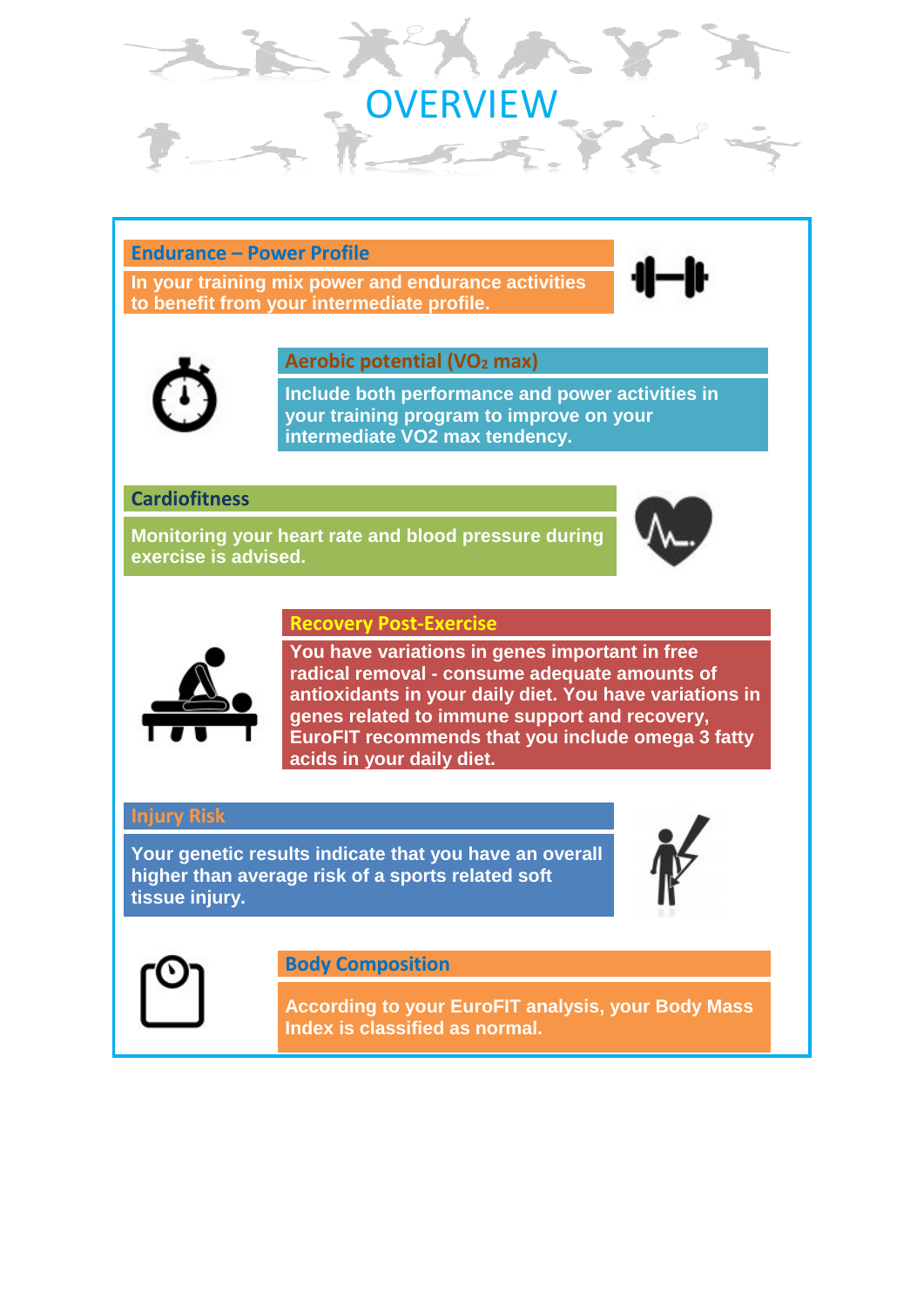# **Endurance / Power Profile**

Endurance is the ability of athletes to exert themselves for relatively long periods of time. The definition of endurance varies according to the type of physical activity the athlete is engaged in. Power athletes exert high amounts of energy in short bursts. High intensity power activities may be measured in minutes, whereas low intensity endurance activities may be measured in hours or days. Understanding your genetic background can help you determine what type of exercise regimen may be most appropriate for you. Athletes at the very top of their "game" tend to have a specific set of genetic variations that are characteristic of endurance and power activities.

**Endurance activities** = distance running, mountain climbing and distance cycling.

**Power activities** = short distance sprint runs, short distance swimming, power lifting.



| <b>Gene</b>  | <b>Result</b> | <b>Effect</b> | <b>Gene</b>       | <b>Result</b> | <b>Effect</b> |
|--------------|---------------|---------------|-------------------|---------------|---------------|
| <b>ACE</b>   | ID            | ÷             | <b>ACE</b>        | ID            | $\ddot{}$     |
| <b>AGT</b>   | <b>CT</b>     |               | ADRB <sub>2</sub> | GG            |               |
| ACTN3        | СT            | ÷             | ACTN3             | <b>CT</b>     | $+$           |
| <b>TRHR</b>  | <b>CA</b>     |               | <b>BDKRB2</b>     | ΤT            | $++$          |
| <b>PPARA</b> | GG            |               | COL5A1            | <b>CT</b>     |               |
| <b>VEGF</b>  | <b>CC</b>     | ÷             | <b>NRF</b>        | AA            |               |
| <b>VDR</b>   | TC            |               | PPARGC1A          | AA            |               |
| IL6          | <b>GC</b>     |               | <b>PPARA</b>      | GG            | $++$          |
|              |               |               | <b>CRP</b>        | <b>CT</b>     | $+$           |
|              |               |               | <b>VEGF</b>       | CC            | $++$          |

In your training mix power and endurance activities to benefit from your intermediate profile.

The meter gives you an indication of where you fall in the power-endurance spectrum based on your personal genetics. Training only for endurance can have a negative impact on the ability to exert strength unless an individual also undertakes resistance training and training solely for power activities can have a negative impact on the ability to sustain exercise for longer lengths of time, so it's important to balance these types of exercise with cross-training programs. You can use your results to find an optimal balance between resistance and endurance exercises during your training routine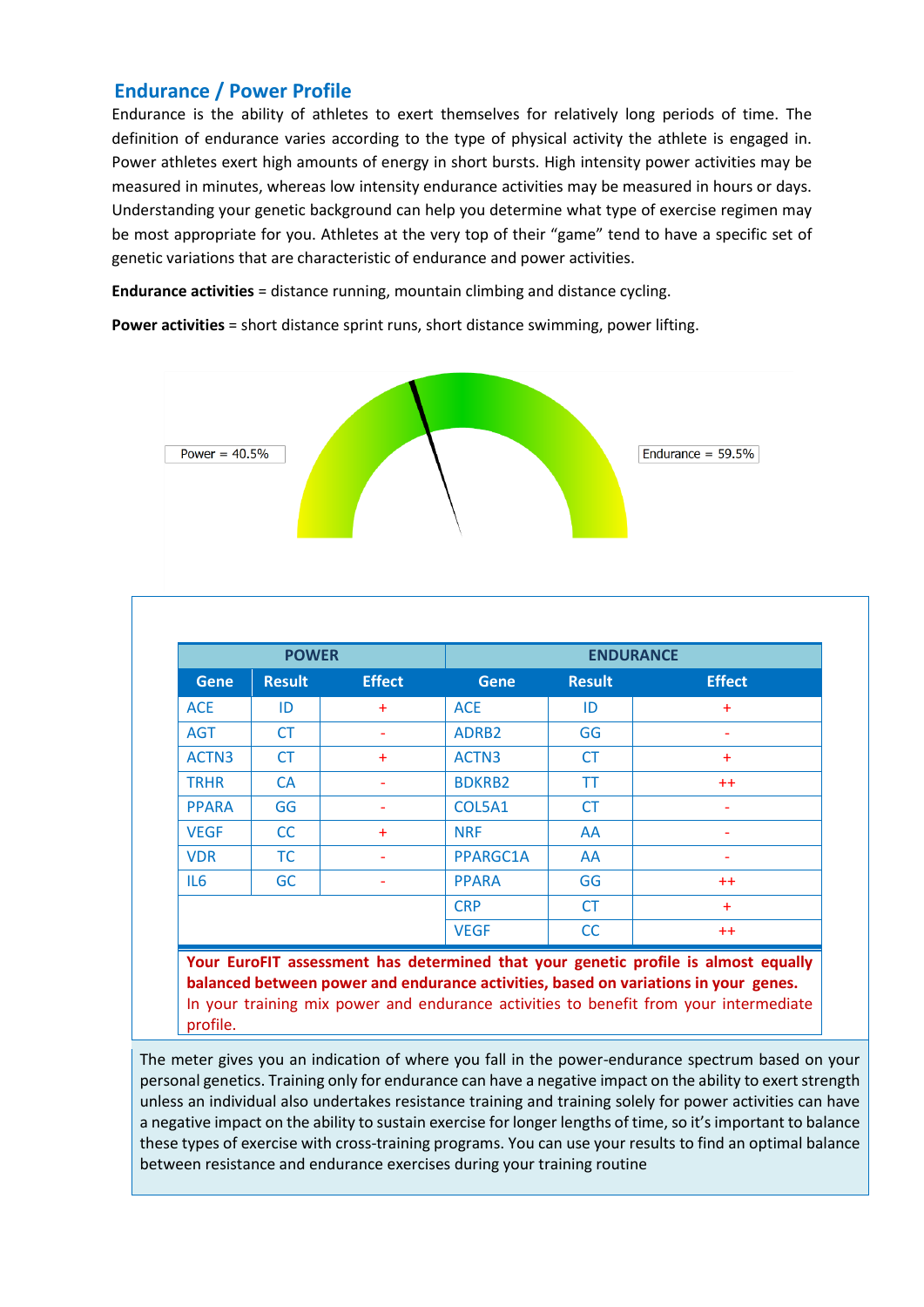# **Aerobic potential (VO<sup>2</sup> max)**

 $VO<sub>2</sub>$  max is the highest rate of oxygen consumption attainable during exhaustive exercise, and is considered one of the best measurable indicators of a person's aerobic potential and capacity for endurance activities. Other terms that have been used to describe VO<sub>2</sub> max include aerobic power, aerobic capacity and maximal oxygen uptake. All of these terms refer to the same characteristic, which is the point where your body reaches its maximal capacity for consuming oxygen during strenuous activities.

Oxygen consumption increases as exercise becomes more intense. The  $VO<sub>2</sub>$  max for an individual is defined as the point at which oxygen consumption peaks during exercise. Genes have an impact on the body's ability to process oxygen, and your **EuroFIT** analysis can help you to understand your natural VO<sub>2</sub> max capacity. In order to determine your own VO<sub>2</sub> max, you can take measurements at your health club if the equipment is available.



42

\*\*Your potential VO2 max score is based on a combination of your genetic variations and a healthy lifestyle with regular exercise and good fitness levels. You may be able to achieve higher VO2 max levels as your level of fitness improves.

| <b>Gene</b>       | <b>Result</b> | <b>Effect</b>            |
|-------------------|---------------|--------------------------|
| ADRB <sub>2</sub> | GG            | $\overline{\phantom{a}}$ |
| <b>CRP</b>        | LΙ            |                          |
| PPARGC1A          | AA            | $\overline{\phantom{a}}$ |
| <b>VEGF</b>       | CC            | $^{\mathrm{+}}$          |

Your EuroFIT assessment has determined that your genetic profile predicts a tendency towards an intermediate VO2 max based on variations in your genes. In order to make the most of your natural VO2 Max capacity, you will need to cross-train by consistently including both endurance and power activities in your training program.

Include both performance and power activities in your training program to improve on your intermediate VO2 max tendency.

#### **Use this simple 3 minute step test to monitor your VO2 max:**

Step in time up and down on a step at a rate of 22 steps per minute for females, and 24 steps per minute for males. A metronome is helpful in keeping a steady timing during this test. After 3 minutes, remain standing and immediately measure your pulse rate for 10 seconds by lightly pressing your index and middle fingers on your neck or wrist and counting the total number of pulsing beats you feel. (Note: Do not press too firmly on your neck or wrist when feeling for a pulse.)

To get your heart rate, simply count the number of heart beats per minute for 10 seconds and then multiply the number of beats counted by 6, which will give you your standing heart rate.

- Heart Rate =  $\#$  of beats in 10 seconds x 6.
- Now use the following equations to calculate your  $VO<sub>2</sub>$  max:
- Males:  $VO<sub>2</sub> max = 111.33 (0.42 X Heart Rate)$
- Females:  $VO<sub>2</sub> max = 65.81 (0.1847 X Heat Rate)$

Simply multiply your heart rate x 0.42 and then subtract that number from 111.33 for males, and multiply your heart rate x 0.1847 and then subtract that number from 65.81 for females = VO2max.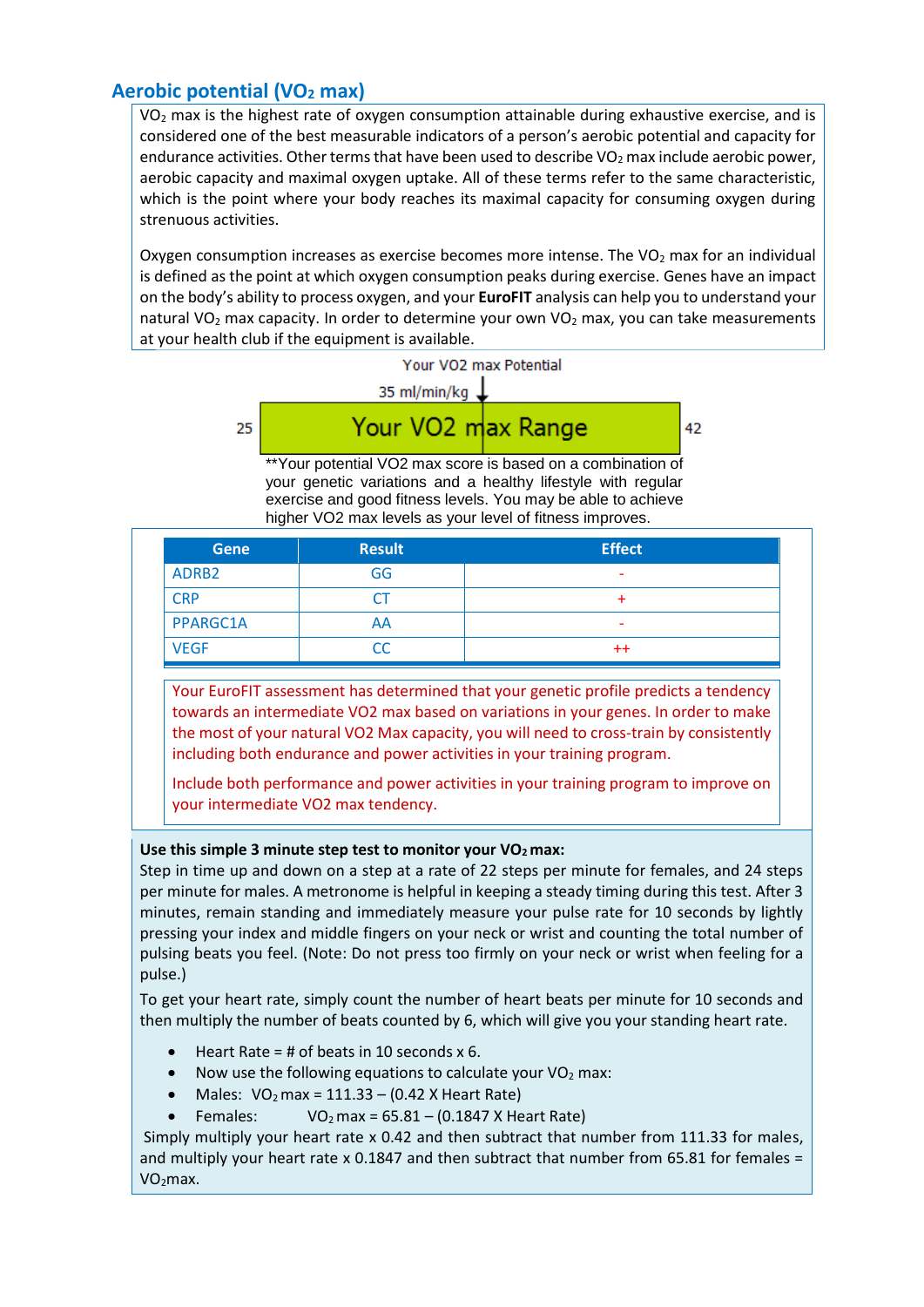# **Cardiofitness**

Fitness is the state or condition of being fit. Good health and physical condition are generally a result of exercise and proper nutrition. Cardio fitness refers to your body's ability to get oxygen and blood to the muscles. Many genes can impact your overall cardio fitness by playing a role in how exercise can affect your body's blood flow, HDL levels and glucose balance. Studies have shown that some individuals may demonstrate a greater impact on cardio fitness measures when involved in active exercise programs as compared with other individuals.

#### **Resting Pulse Rate**:

Your resting pulse rate is a good measure of your basic fitness level. In general, high resting pulse levels can mean reduced cardio fitness levels.

| Your resting pulse rate chart (bpm): |             |                                |                |                                |             |                |                |
|--------------------------------------|-------------|--------------------------------|----------------|--------------------------------|-------------|----------------|----------------|
| Female                               |             |                                |                |                                |             |                |                |
| <b>AGE</b>                           | <b>POOR</b> | <b>BELOW</b><br><b>AVERAGE</b> | <b>AVERAGE</b> | <b>ABOVE</b><br><b>AVERAGE</b> | <b>GOOD</b> | <b>EXCEL'T</b> | <b>ATHLETE</b> |
| 46-55                                | $84+$       | 78-83                          | 74-77          | 70-73                          | 66-69       | 61-65          | 54-60          |
|                                      |             |                                |                |                                |             |                |                |

| <b>Gene</b>   | <b>Result</b> | <b>Effect</b> |
|---------------|---------------|---------------|
| <b>ACE</b>    | ID            | ∗             |
| <b>AGT</b>    | CT            |               |
| ADRB2         | GG            |               |
| PPARGC1A      | AA            | $**$          |
| <b>PPARA</b>  | GG            |               |
| <b>BDKRB2</b> |               |               |

Your EuroFIT assessment has identified variations in your [ACE, PPARGC1A] gene(s) that suggest you would benefit from monitoring your heart rate and blood pressure during and after exercise.

#### **Heart Rate:**

Understanding your Maximum Heart Rate and your Target Heart Rate will support your cardio fitness program.

To find your maximum heart rate, which is the maximum number of times your heart can beat in one minute, subtract your age from 220.

#### **220 – (your age) = Your Maximum Heart Rate**

#### **Target Heart Rate:**

Your Target Heart Rate is the range of heart beats per minute that you should aim for when exercising for cardio fitness. The Target Heart Rate range is usually between 60% and 80% of your Maximum Heart Rate.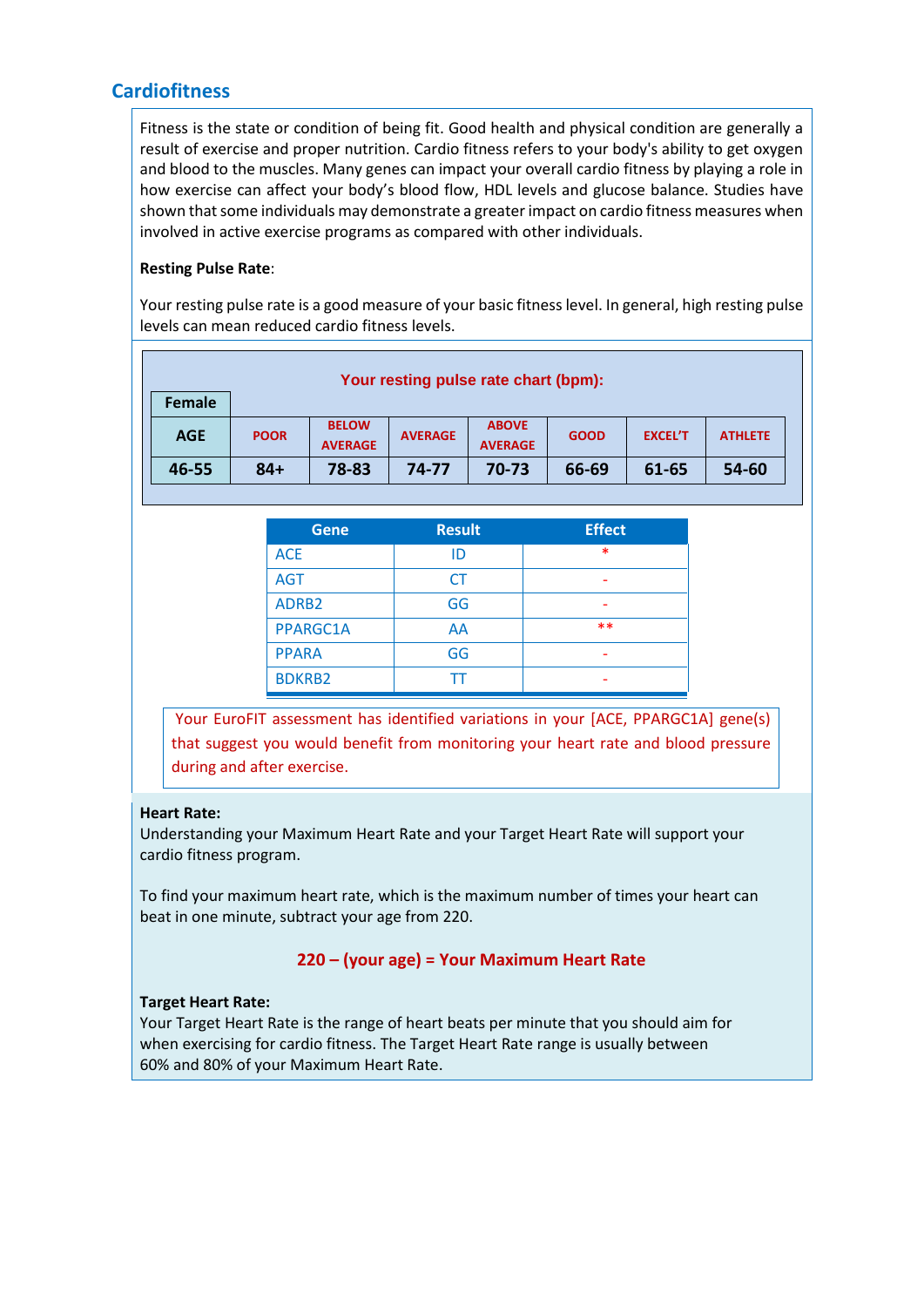# **Recovery Post-Exercise**

Recovery is one of the most important aspects of any athlete's training program. When you regularly push your body to extremes by training and competing, it is important to refuel and repair muscles so your body is ready for the next event or training session. If you neglect postexercise nutritional support and recovery time, you risk running low on energy during your next training or athletic event.

Trainers and athletes know that carbohydrates are the preferred fuel for muscles before and after intense exercise. The body uses carbohydrates during intense training and competition. Intense exercise depletes your body's stored carbohydrates. Your muscles are most receptive to replenishing carbohydrates within the first 30 minutes to 2 hours after exercise. There is also growing evidence of the importance of antioxidants to help remove free radicals that are formed when you are physically active. Free radicals can accumulate and lead to increased fatigue and longer recovery times. Omega-3 fatty acids are also important in exercise recovery programs because they can help promote normal recovery times.

| <b>Gene</b>      | <b>Result</b> | <b>Effect</b> |
|------------------|---------------|---------------|
| GSTM1            | n             | $***$         |
| GSTT1            |               |               |
| SOD <sub>2</sub> | <b>TC</b>     | $\ast$        |
| IL <sub>6</sub>  | GC            | $\ast$        |
| IL6R             | <b>CA</b>     | $\ast$        |
| <b>CRP</b>       | CT            |               |
| <b>TNF</b>       | GG            | ۰             |

Your EuroFIT assessment has determined that you have variations in gene(s) important in free radical removal [GSTM1, SOD2]. In order to support your genetic profile, EuroFIT recommends that you consume adequate amounts of antioxidants in your daily diet. Your EuroFIT assessment indicates variations in gene(s) related to immune support and recovery [IL6, IL6R]. In order to complement this genetic component, EuroFIT recommends that you include omega-3 fatty acids in your daily diet.

| <b>Nutrient</b>               | Il Tuo obiettivo       |
|-------------------------------|------------------------|
| Vitamin A                     | 5,000 IU / 1500 µg day |
| Beta carotene                 | 7 mg mg/day            |
| Vitamin C                     | 250 mg/day             |
| <b>Vitamin E</b>              | 200 IU / 180 mg IU/day |
| <b>Cruciferous vegetables</b> | 3-4 servings per week  |
| Omega-3                       | 2 g/day                |
| Alpha Lipoic Acid             | 150 mg mg/day          |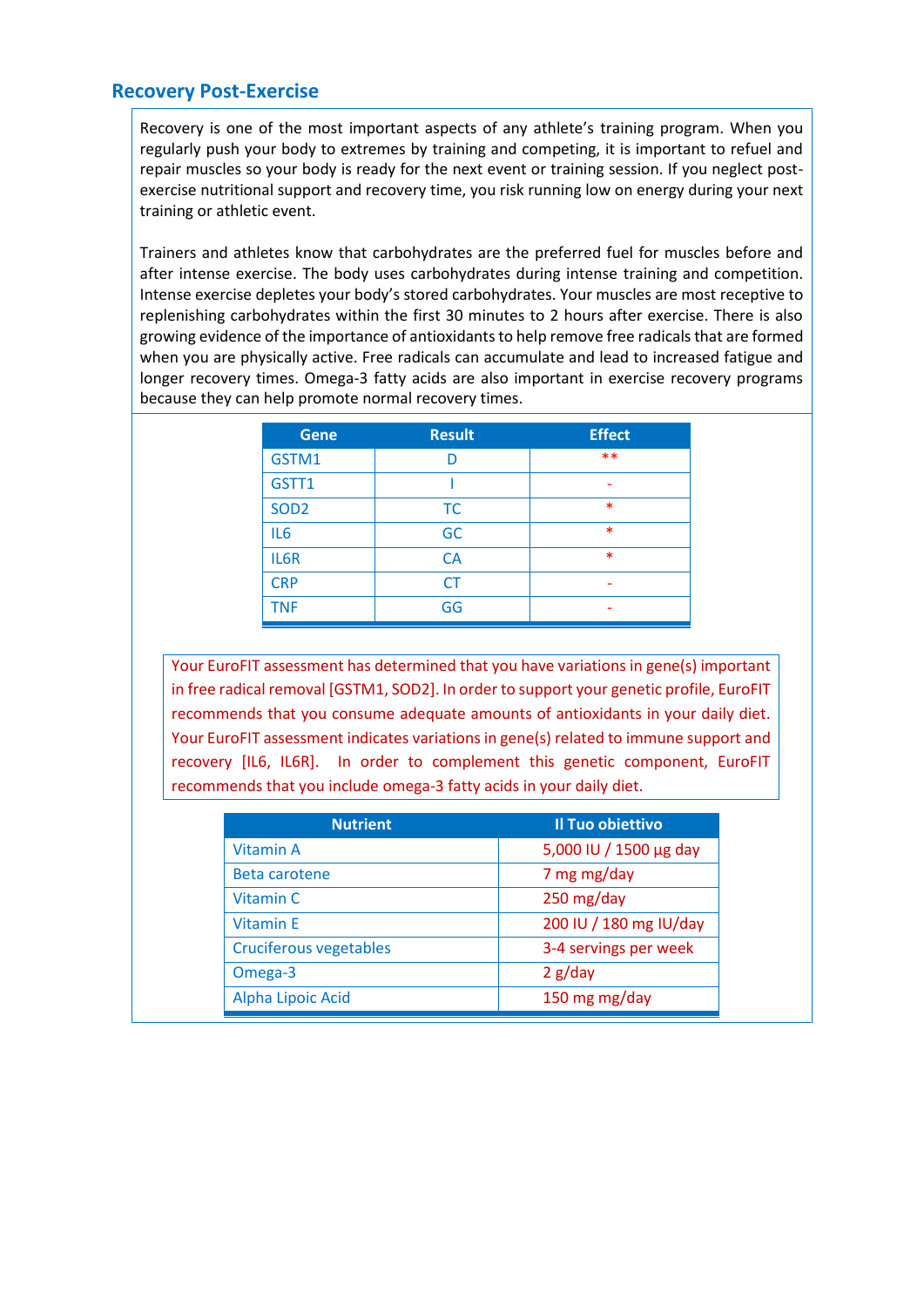# **Injury Risk**

Injuries are a risk of sport and training but some people seem to be more predisposed than others, and some of this is based on genetics. The most frequent injuries occur in connective tissue, especially tendons – the genetic research is on-going but there is good evidence from several high quality published research studies that particular genetic variants can affect injury risk. EuroFIT analyses these genes and in in addition also looks at variants associated with processes, such as inflammation, that are involved in recovery from injury.

| <b>Gene</b>     | <b>Result</b> | <b>Effect</b> |
|-----------------|---------------|---------------|
| GDF5            | <b>CT</b>     | $\ast$        |
| COL1A1          | GG            | $\ast$        |
| COL5A1          | <b>CT</b>     | $\ast$        |
| IL <sub>6</sub> | GC            | $\ast$        |
| IL6R            | <b>CA</b>     | $\ast$        |
| <b>CRP</b>      | <b>CT</b>     | ۰             |
| <b>TNF</b>      | GG            |               |

**Your genetic results indicate that you have an overall higher than average risk of a sports related soft tissue injury. This should be taken into consideration when planning training schedules and the information should be communicated to your personal trainer.**

Your Fitness assessment indicates variations in gene(s) related to general inflammation – should you suffer from a soft tissue injury your levels of inflammation could have an impact on recovery. You are advised to inform your therapist about this possibility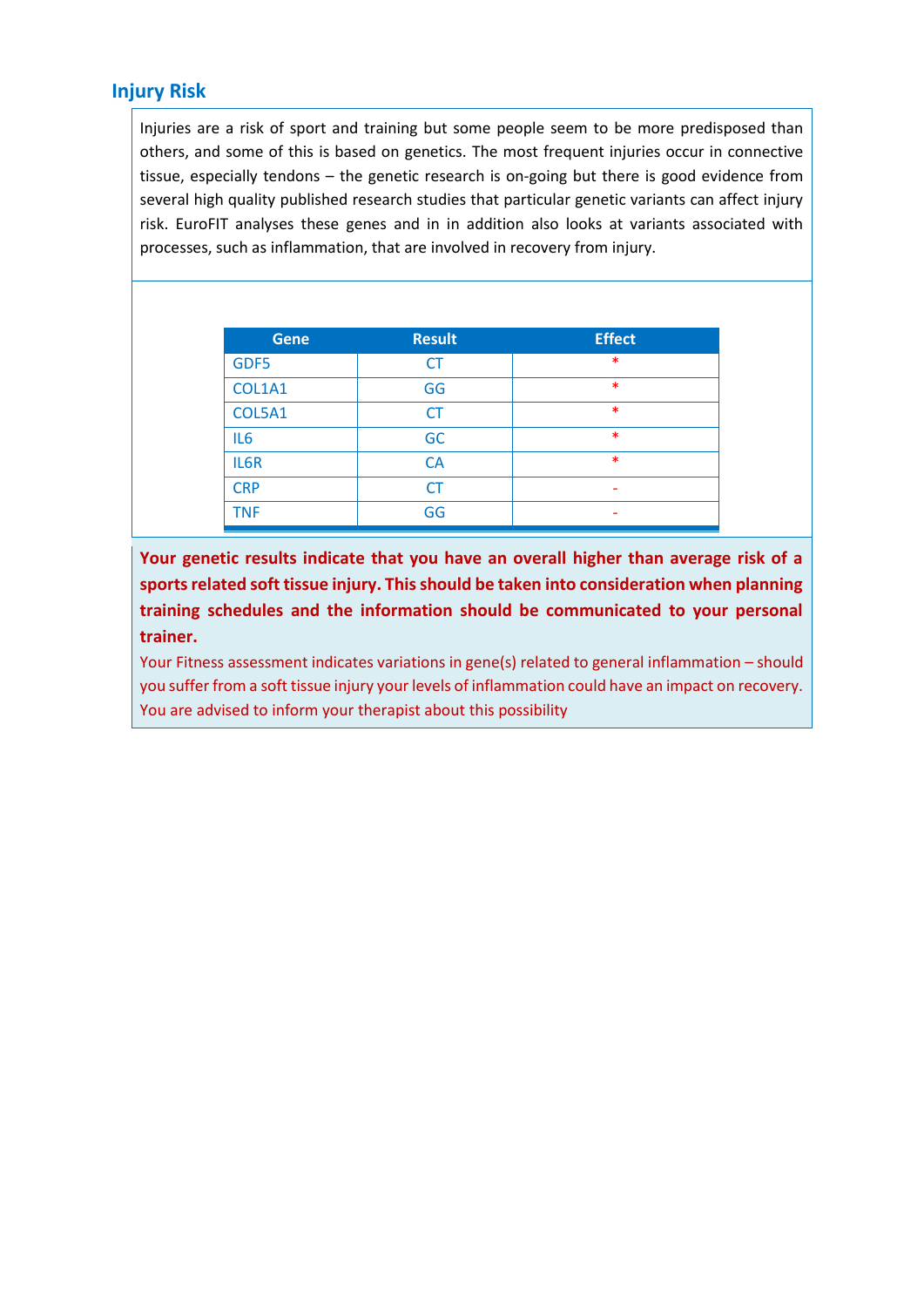# **Body Composition**

Body composition is an essential indicator of health and fitness for athletes, as well as the general population. Almost any weight management program considers body fat composition as a key measurement of health. Body composition is a ratio that compares your percentage of body fat in relation to your lean body mass. Currently, you can calculate body fat percentage by using body fat scales or calipers. You can also calculate your BMI (body mass index) using a BMI chart or a BMI calculator. Although all these types of measurements are effective, none of these body composition measurements use genetic information to help regulate body composition.



According to your EuroFIT analysis, your Body Mass Index is classified as normal. In order for you to manage your weight effectively, EuroFIT recommends that you utilize a program of combined diet and exercise due to variations in your [ACE, PPARGC] gene(s). Individuals with variations in these genes have better results when a regular exercise program is incorporated into their weight management programs.